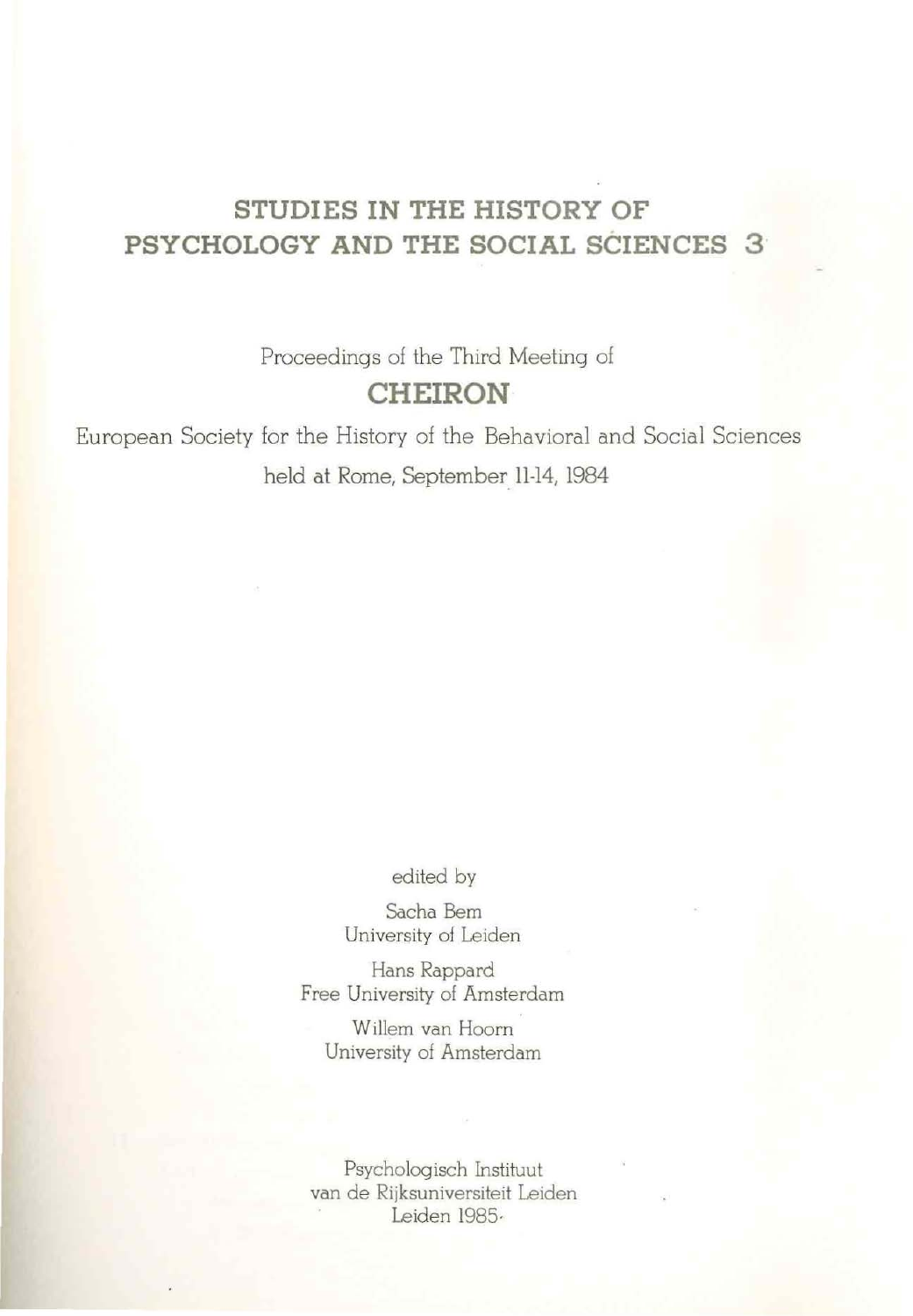## PROGRAMME FOR THE THIRD ANNUAL MEETING OF CHEIRON-EUROPE ISTITUTO DI PSJCOLOGIA, CNR ROMA, SEPTEMBER 11-14, 1984

*Tuesday, 11 September* 

16.00 onwards: Registration

*Wednesday, 12 September* 

| $9.00 - 19.10$  | Welcome Address by Professor Luciano Mecacci<br>(Roma)                                                                                                                                                                                                                             |
|-----------------|------------------------------------------------------------------------------------------------------------------------------------------------------------------------------------------------------------------------------------------------------------------------------------|
| $9.10 - 9.30$ ; | Opening Address by Professor Nino Dazzi (Roma)                                                                                                                                                                                                                                     |
| $9.30 - 10.30:$ | Philosophy, Theory and Methodology (I)<br>Chair: Hans v. Rappard (Amsterdam)<br>Le Marc, M. and Petard, E. (Paris):<br>Methodological problems in cognitive<br>psychology.<br>Gordon, H., (Negev): Perversion of<br>existentialism: A Trend in theory of humanistic<br>psychology. |

*Coffee break* 

| $11.00 - 13.00:$ | Philosophy, Theory and Methodology (II)         |
|------------------|-------------------------------------------------|
|                  | Chair: Erika Apfelbaum (Paris)                  |
|                  | Veer, v.d. R., (Leiden): Similarities between   |
|                  | Mead and Vygotskij - An explanation.            |
|                  | Ray, L.J., (Lancaster): The standpoint of       |
|                  | critique - An examination of Reason in the work |
|                  | of Foucault and Adorno/Horkheimer.              |
|                  | Cordeschi, R., (Roma): Mechanical models in     |
|                  | psychology in the 1950's.                       |

*Lunch*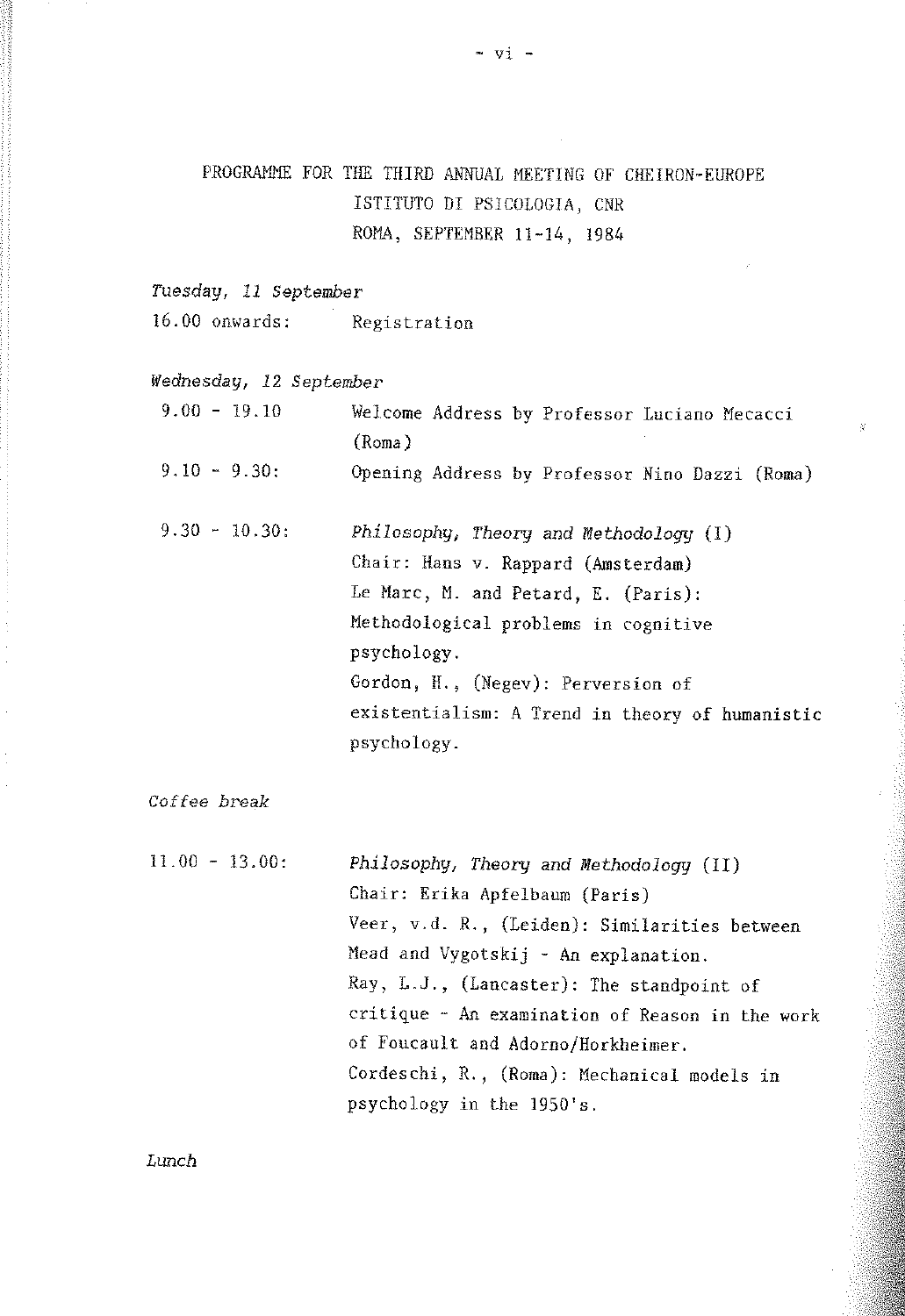### $14.30 - 16.00$ : *History1 Psychologg and Social Sciences*  Chair: Geneviève Paicheler (Paris) Stauble, I., (Berlin-W): "Subjektpsychologie" vs. "subjektlose Psychology" - Zur Grundlegung einer Subjektpsychologie durch Dilthey and Stern. Henry, P., (Paris): L'Histoire n'existe pas? Plon, M., (Paris): Aspects de l'histoire des relations entre la psychologie et l'histoire.

#### Coffee break

 $16.30 - 17.30:$ *Finalize Constitution* 

#### *Thursdag 13 September*

| $9.30 - 11.00$ : | Hypnosis, Suggestion, and Social Psychology<br>$\sim 100$ |  |  |  |
|------------------|-----------------------------------------------------------|--|--|--|
|                  | Chair: Paul Henry (Paris)                                 |  |  |  |
|                  | Apfelbaum, E., (Paris): From Hypnosis to social           |  |  |  |
|                  | influence.                                                |  |  |  |
| $\sim 10^7$      | Ginneken, v. J., (Leiden): Italian Origins of             |  |  |  |
|                  | Crowd Psychology:                                         |  |  |  |
|                  | Paicheler, G., (Paris): Les convulsions de                |  |  |  |
|                  | l'esprit, sont-elles des convulsions sociales?            |  |  |  |
|                  | Et vice versa?                                            |  |  |  |
|                  |                                                           |  |  |  |

Anthropological Company

### Cottee break

 $11.30 - 12.30$ :

*Appraisal* of *Biographical Sources*  Chair: Picone, P., (Rome) Bringmann, W., Bringmann, N., and Early, C., (Mobile, *Ala.):* A "School of Suffering": Wilhelm Wundt and the Bruchsal Gymnasium. Vonèche, J., (Geneve): Les relations entre les souvenirs autobiographiques et la realite de l'enfance: le cas de Piaget (1896-1914).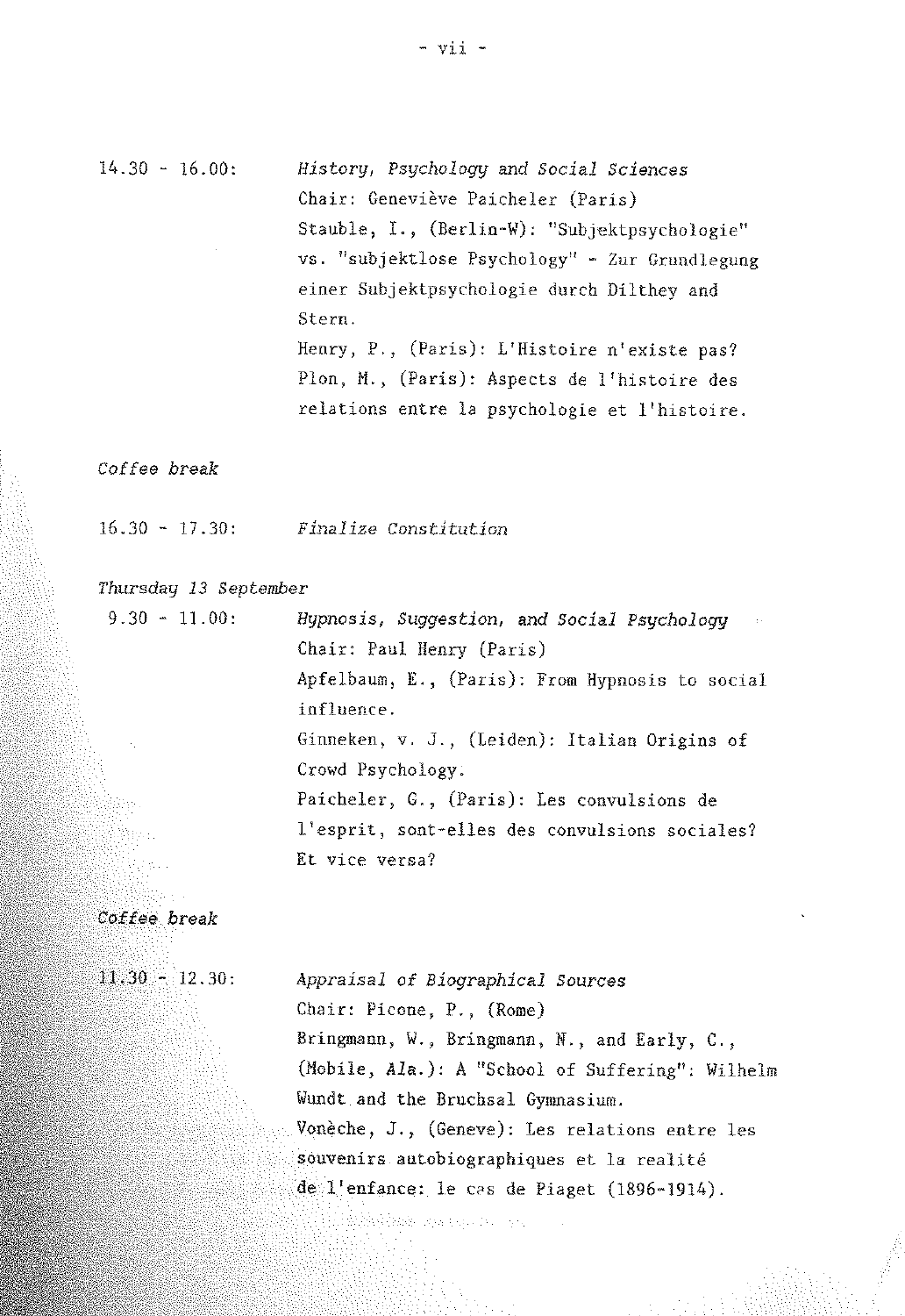- viii -

*Lunch* 

 $\lambda$ 

| $14.00 - 15.30$ : | Belief and Knowledge within Psychology                        |
|-------------------|---------------------------------------------------------------|
|                   | Chair: Ferenc Erös (Budapest).<br>$\mathcal{L}_{\mathcal{A}}$ |
|                   | Cunningham, J., (Genève): and Bringmann, W.,                  |
|                   | (Mobile, Ala.): Sex Differences in Eyewitness                 |
|                   | Research: Historical Fact or Artifact?                        |
|                   | Vidal, F., (Genève): Religious roots of                       |
|                   | Piaget's thought.                                             |
|                   | Dachet, F., Les consequences d'une polémique:                 |
|                   | psychologie et télépathie aux U.S.A. à la fin                 |
|                   | des années trente.                                            |
|                   |                                                               |

 $\tilde{g}^{\prime}$ 

*Coffee break* 

| 16.00 - 18.00 |  | Workshop: work in progress reports. |  |
|---------------|--|-------------------------------------|--|
|               |  | Chair: Larry Ray (Lancaster).       |  |

*Friday 14 September* 

| $9.15 - 11.00$ | Psychology, Social Sciences and Social Issues   |
|----------------|-------------------------------------------------|
|                | Chair: Jaap van Ginneken (Leiden)               |
|                | Desmarez, P., (Bruxelles): L'étude sociologique |
|                | de l'industrie et la formation de la communauté |
|                | scientifique des sociologues aux Etats-Unis.    |
|                | Picone, P., (Roma): Sources of and historical   |
|                | perspectives on the first institutional psycho- |
|                | pathology in Italy.                             |

*Coffee break* 

| $11.30 - 12.30$ | Freud, Lukacs and Ferenczi                    |
|-----------------|-----------------------------------------------|
|                 | Chair: Sacha Bem (Leiden)                     |
|                 | Erös, F., (Budapest): Class Consciousness and |
|                 | Psychoanalysis: Lukacs' Critique of Freud,    |
|                 | Schorr, A., (Eichstätt): Behaviourism, Ethics |
|                 | and the Utopian Society.                      |